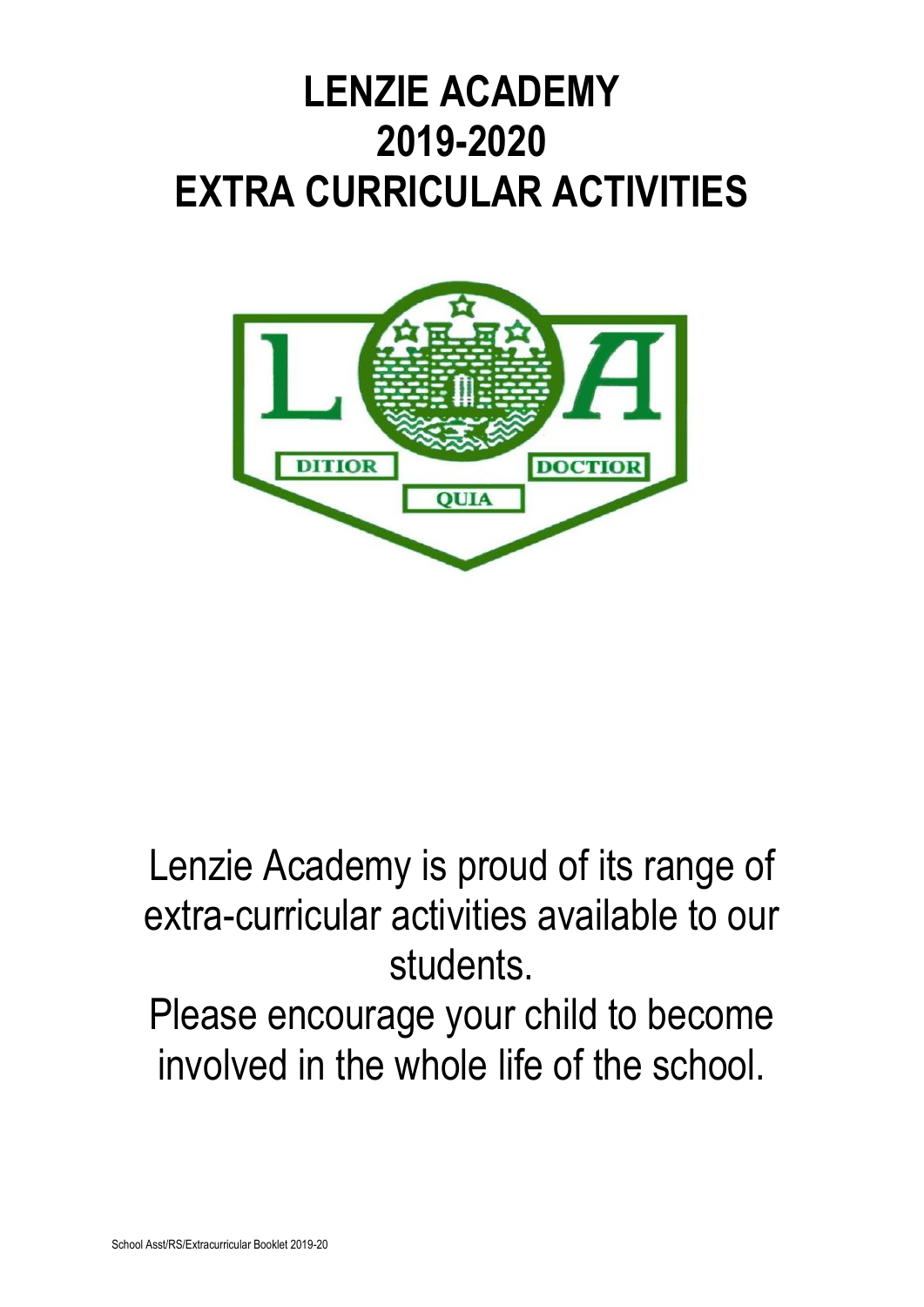| <b>Day/Time</b>         | <b>Activity</b>               | <b>Location</b>    | <b>Teacher</b>              |
|-------------------------|-------------------------------|--------------------|-----------------------------|
| Monday 1.10pm           | <b>Relaxation and</b>         | C <sub>12</sub>    | <b>Miss Archibald</b>       |
|                         | <b>Mindfulness</b>            |                    |                             |
| Monday 1.30pm           | <b>Ceilidh Band S1-S6</b>     | D <sub>7</sub>     | <b>Music Staff</b>          |
| Monday 1.30pm           | <b>Drama Games S2</b>         | A21                |                             |
| Monday 1.30pm           | <b>Brass Group S1-S6</b>      | D <sub>9</sub>     | <b>Music Staff</b>          |
| <b>Monday Lunchtime</b> | <b>Homework Club</b>          | A10                | Mrs Curran/SFL              |
| <b>Monday Lunchtime</b> | <b>Malawi Connection</b>      | C <sub>16</sub>    | <b>Ms Holland</b>           |
| <b>Monday Lunchtime</b> | <b>Computer Club</b>          | <b>B5</b>          | <b>Mr McCaffery</b>         |
| <b>Monday Lunchtime</b> | <b>Science Lunch Club</b>     | <b>S10</b>         | Mr McGinley, Mr             |
|                         | S1 & S2                       |                    | McInnes, Dr Sambi           |
| <b>Monday Lunchtime</b> | SU Group (Life,               | A <sub>1</sub>     | <b>Lenzie Parish Church</b> |
|                         | Faith, Religion)              |                    |                             |
| <b>Monday Lunchtime</b> | <b>Basketball (All years)</b> | <b>Games Hall</b>  | <b>Senior Pupils</b>        |
| <b>Monday Lunchtime</b> | <b>Fitness Area S2-S6</b>     | <b>Fitness</b>     |                             |
|                         |                               | <b>Suite</b>       |                             |
| Monday 3.30pm           | <b>Badminton (All years)</b>  | <b>Games Hall</b>  | <b>Ms Archibald</b>         |
| Monday 3.30pm           | <b>Cheerleading S1-S3</b>     | Boys' Gym          | <b>Senior Pupils</b>        |
| Monday 3.30pm           | <b>Trampolining (All yrs)</b> | Girls' Gym         | <b>Ms Marshall</b>          |
| Monday 3.30pm           | Rugby S1-S2                   | <b>Rugby Pitch</b> |                             |
| Monday 3.30pm           | <b>Girls' Football S2</b>     | <b>Astro Pitch</b> | Mr McNeil/Mr McDowell       |
| Monday 3.30pm           | <b>Art Homework Club</b>      | D <sub>3</sub>     | <b>Mrs Porter</b>           |
|                         | $(S4-S6)$                     |                    |                             |
| Monday 3.30pm           | <b>Fitness Area S2-S6</b>     | <b>Fitness</b>     |                             |
|                         |                               | <b>Suite</b>       |                             |
| Mon 3.30pm-4.30pm       | <b>LA Launch</b>              | <b>B8</b>          | <b>Various Staff</b>        |
| Monday 5.00pm           | <b>Rugby S3-S6</b>            | <b>LRC</b>         |                             |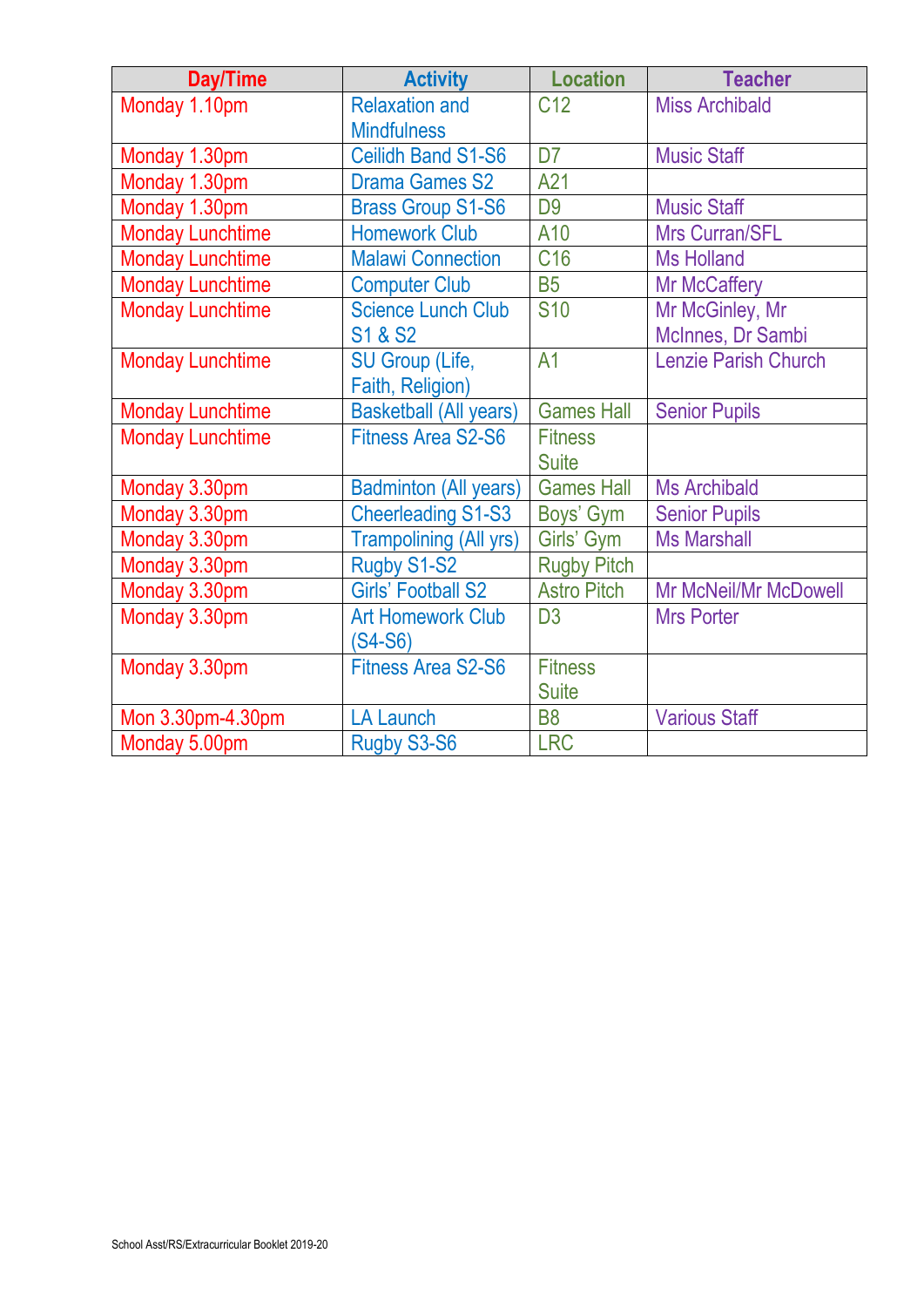| Day/Time                 | <b>Activity</b>                   | <b>Location</b>   | <b>Teacher</b>        |
|--------------------------|-----------------------------------|-------------------|-----------------------|
| Tuesday 1.30pm           | <b>Band Club S1-S2</b>            | D <sub>9</sub>    | <b>Music Staff</b>    |
| <b>Tuesday Lunchtime</b> | <b>Basketball (All years)</b>     | <b>Games Hall</b> | <b>Senior Pupils</b>  |
| <b>Tuesday Lunchtime</b> | <b>Fitness Suite S2-S6</b>        | <b>Fitness</b>    |                       |
|                          |                                   | Area              |                       |
| <b>Tuesday Lunchtime</b> | <b>Modern Languages</b>           | <b>B17</b>        | Ms Gibbons/Ms Courbon |
|                          | <b>Film Club Making</b>           |                   |                       |
|                          | <b>Movies</b>                     |                   |                       |
| <b>Tuesday Lunchtime</b> | <b>Homework Club</b>              | A10               | <b>Mrs Curran/SFL</b> |
| <b>Tuesday Lunchtime</b> | <b>Computing Club</b>             | <b>B5</b>         | <b>Mr McCaffery</b>   |
| <b>Tuesday Lunchtime</b> | <b>Equalities &amp; Diversity</b> | <b>S6</b>         | <b>Mrs McClure</b>    |
|                          | Club (All years)                  |                   |                       |
| Tuesday 3.30pm           | <b>Netball S1-S4</b>              | <b>Games Hall</b> | <b>Ms Marshall</b>    |
| Tuesday 3.30pm           | <b>Basketball S1-S2</b>           | Boys' Gym         | <b>Senior Pupils</b>  |
| Tuesday 3.30pm           | <b>Wind Band S1-S6</b>            | <b>Assembly</b>   | <b>Music Staff</b>    |
|                          |                                   | Hall              |                       |
| Tues 3.30pm-4.30pm       | LA Launch                         | <b>B8</b>         | <b>Various Staff</b>  |
| Tuesday 3.30pm           | <b>Fitness Suite S2-S6</b>        | <b>Fitness</b>    |                       |
|                          |                                   | Area              |                       |
| Tues $3.30pm - 5pm$      | <b>Friends of the World</b>       | <b>B19</b>        | Mr Hendry             |
|                          | <b>Cookery Club S2</b>            |                   |                       |
| Tues $3.35$ pm $-5$ pm   | <b>Photography Club (All)</b>     | D1 & D3           | Mrs Farquhar          |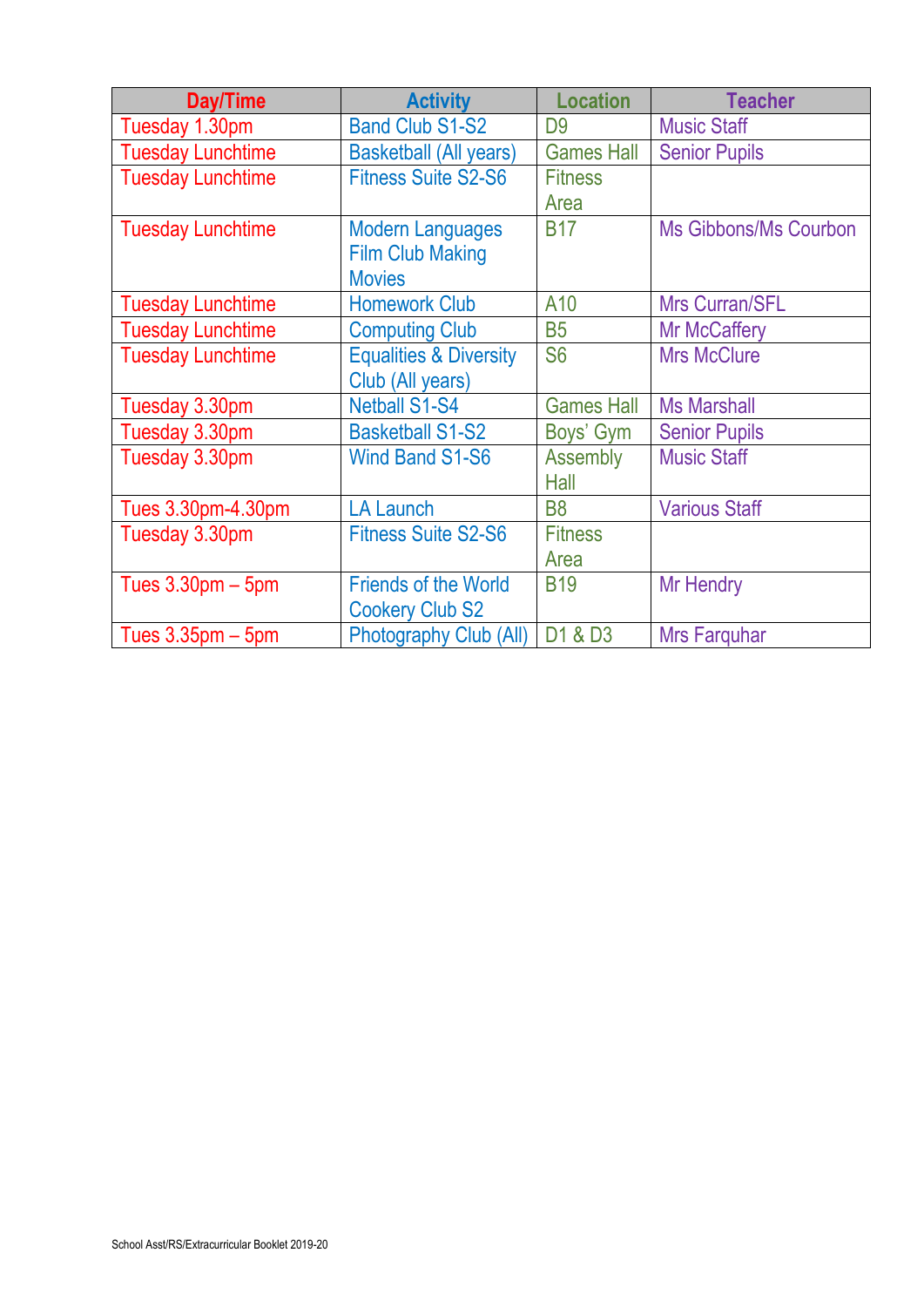| <b>Day/Time</b>         | <b>Activity</b>               | <b>Location</b>    | <b>Teacher</b>       |
|-------------------------|-------------------------------|--------------------|----------------------|
| Wednesday 1.30pm        | Junior Choir S1-3             | D <sub>9</sub>     | <b>Music Staff</b>   |
| Wednesday 1.30pm        | <b>Senior Choir S4-6</b>      | D <sub>7</sub>     | <b>Music Staff</b>   |
| Wednesday 1.30pm        | <b>Music Tech Club</b>        | D <sub>8</sub>     | <b>Music Staff</b>   |
|                         | 1.30pm S1/2                   |                    |                      |
| <b>Wed Lunchtime</b>    | <b>Basketball (All years)</b> | <b>Games Hall</b>  | <b>Senior Pupils</b> |
| <b>Wed Lunchtime</b>    | <b>Chess Club</b>             | C <sub>10</sub>    | <b>Mrs Wright</b>    |
| <b>Wed Lunchtime</b>    | <b>Homework Club</b>          | A10                | Mrs Curran/SFL       |
| <b>Wed Lunchtime</b>    | <b>Bike Maintenance</b>       |                    | <b>Mr Ortiz</b>      |
|                         | Club (All years)              |                    |                      |
| Wednesday 2.40pm        | <b>Basketball (All years)</b> | <b>Games Hall</b>  | Mr Imrie             |
| Wednesday 2.40pm        | <b>Dance Seniors</b>          | Boys' Gym          | <b>Ms Primrose</b>   |
| Wednesday 2.40pm        | <b>Gymnastics (All)</b>       | Girls' Gym         | <b>Ms MacNicol</b>   |
| <b>Wednesday 2.40pm</b> | <b>Fitness Suite S2-S6</b>    | <b>Fitness</b>     |                      |
|                         |                               | Area               |                      |
| Wednesday 2.40pm        | Hockey (All)                  | <b>Astro Pitch</b> | Mr Hunter            |
| <b>Wednesday 2.40pm</b> | <b>Football S3</b>            | <b>Astro Pitch</b> | Mr Cumming           |
| Wednesday 2.40pm        | <b>Table Tennis (All)</b>     | Assembly           | <b>Ms MacLeod</b>    |
|                         |                               | Hall               |                      |
| Wednesday 2.40pm        | <b>Art Homework Club</b>      | D <sub>5</sub>     | <b>Mrs Ward</b>      |
|                         | $(S4-S6)$                     |                    |                      |
| Wednesday 4.30pm        | <b>Rugby S3-S6</b>            | <b>LRC</b>         |                      |
| Wednesday 6.30pm        | <b>Rugby S1-S2</b>            | <b>LRC</b>         |                      |
|                         |                               |                    |                      |
|                         |                               |                    |                      |